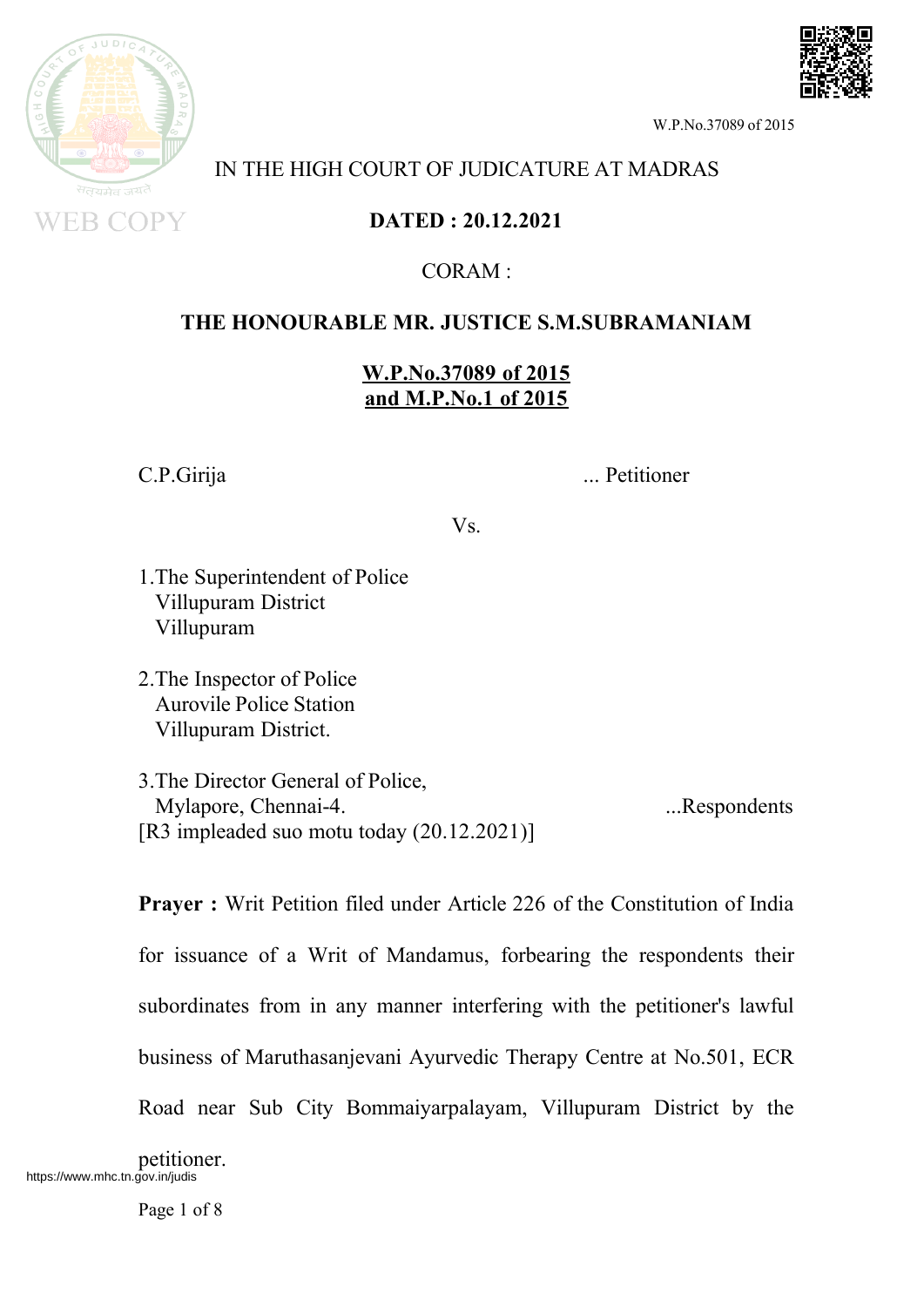



For Petitioner : Mr.M.Kingston Thomas For Mr.M.Devaraj

For Respondents : Mr.Rajendiran

Additional Government Pleader

#### **O R D E R**

The relief sought for in the present writ petition is to forbear the respondents, their subordinates from in any manner interfering with the petitioner's lawful business of MRUTHASANJEVANI Ayurvedic Therapy Centre at No.501, ECR Road near Sub City Bommaiyarpalayam, Villupuram District by the petitioner.

2.The petitioner states that she had completed course in Ayurvedic Health Care Practices and Panchakarma Therapy Course. She had established MRUTHASANJEVANI Ayurvedic Panchakarma Therapy and Research Centre at No.501, ECR Road, Bommayarpalayam.

3.The grievances of the writ petitioner is that the respondent Police authorities are frequently interfering with the lawful business activities causing disturbances which resulted in prejudice to the business activities.

https://www.mhc.tn.gov.in/judis 4.This Court is of the considered opinion that there are large scale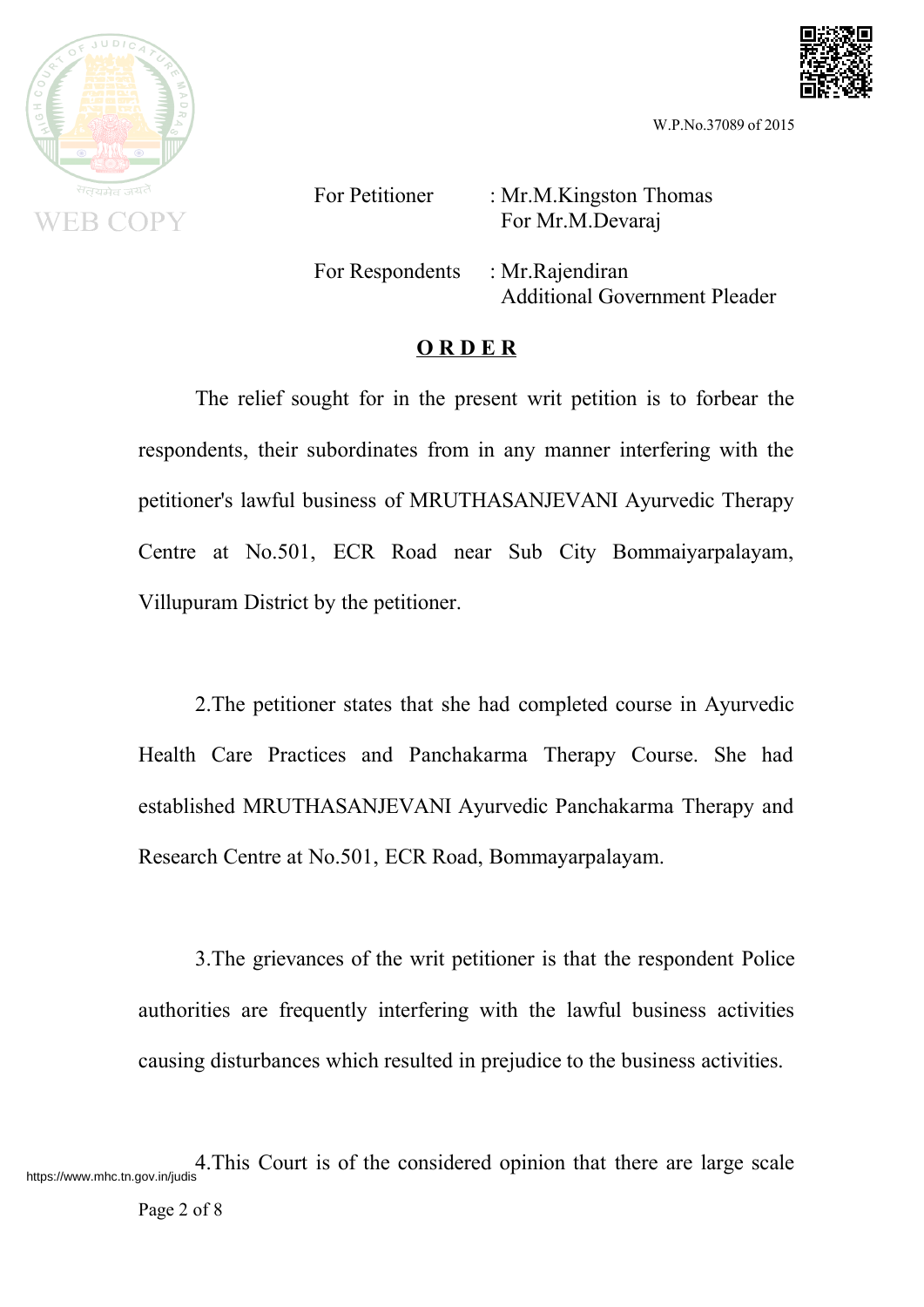

allegations in general in the public domain against such Ayurvedic Spa and  $WEB$   $\mathbb{C}$  (Massage centers. On information, the Police authorities are empowered to conduct inspections. If any doubt arises, the Police authorities are bound to conduct inspections in order to verify the business activities and to prevent illegal activities in the premises.

> 5.In order to avoid such instances, the Police authorities are insisting for installation of CCTV cameras in Spa, Ayurvedic and Therapy centers. Such actions if initiated, then it would be convenient for the authorities to verify the CCTV footages for the purpose of ensuring that such massage centers are conducting lawful business alone. The powers and actions of the law enforcing agencies cannot be curtailed by the Court unnecessarily thereby paving way for any illegal activities by any person in the name of spa or massage centers.

6.In urban Areas and Metropolitan Cities like Chennai, Coimbatore, large number of such spas and massage centers are suddenly growing within a short span of period and there are numerous allegations against the business activities of these spas and massage centers and more specifically, the allegations of prostitutions are also frequently received by https://www.mhc.tn.gov.in/judis

 $JUDIC$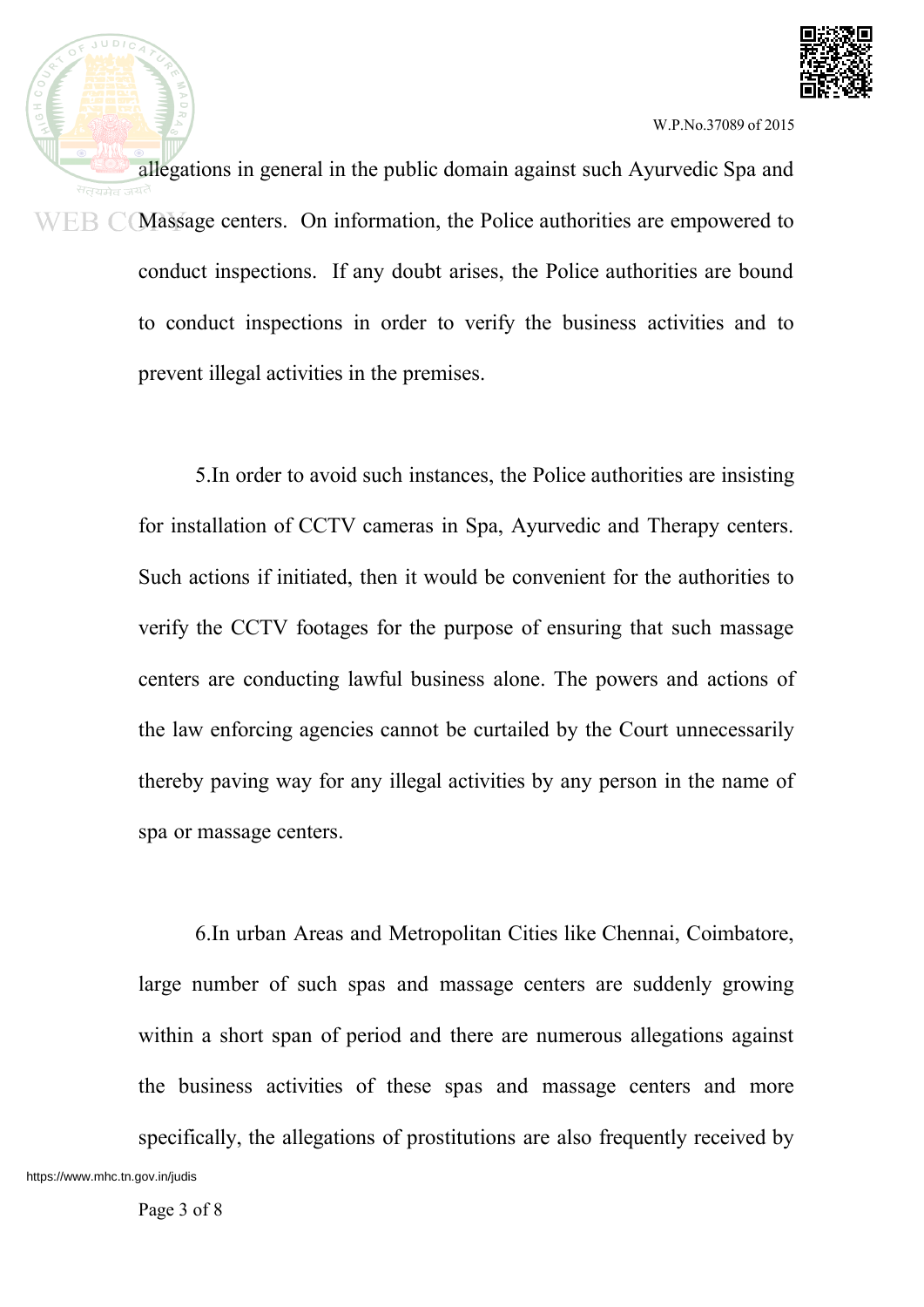

 $JUDIC$ the police authorities. **WEB COPY** 

> 7.This being the informations in the public domain, the law enforcing authorities are bound to conduct frequent inspections to curb any such illegal activities, if noticed. Under these circumstances, no preventive orders can be passed by this Court restraining the law enforcing authorities from exercising their powers in accordance with law and by following the procedures. Such prevention is not only unconstitutional but result in encouragement of crimes in the society. Thus, Courts are expected to be cautious in entertaining such writ petitions seeking relief of preventive orders to curb the law enforcing authorities from exercising their powers in accordance with law. No doubt, the Police officials are bound to exercise their powers only by following the procedures and in accordance with law. However, the preventive orders, if any issued, would cause great prejudice to the authorities from exercising the power even in a lawful manner and such restrictions would be taken undue advantage of the persons, who all are running such massage centers and spas. Thus, entertaining a writ petition itself would create certain issues in the absence of any cause for consideration of relief.

8.In the present case except by stating that the Police authorities are https://www.mhc.tn.gov.in/judis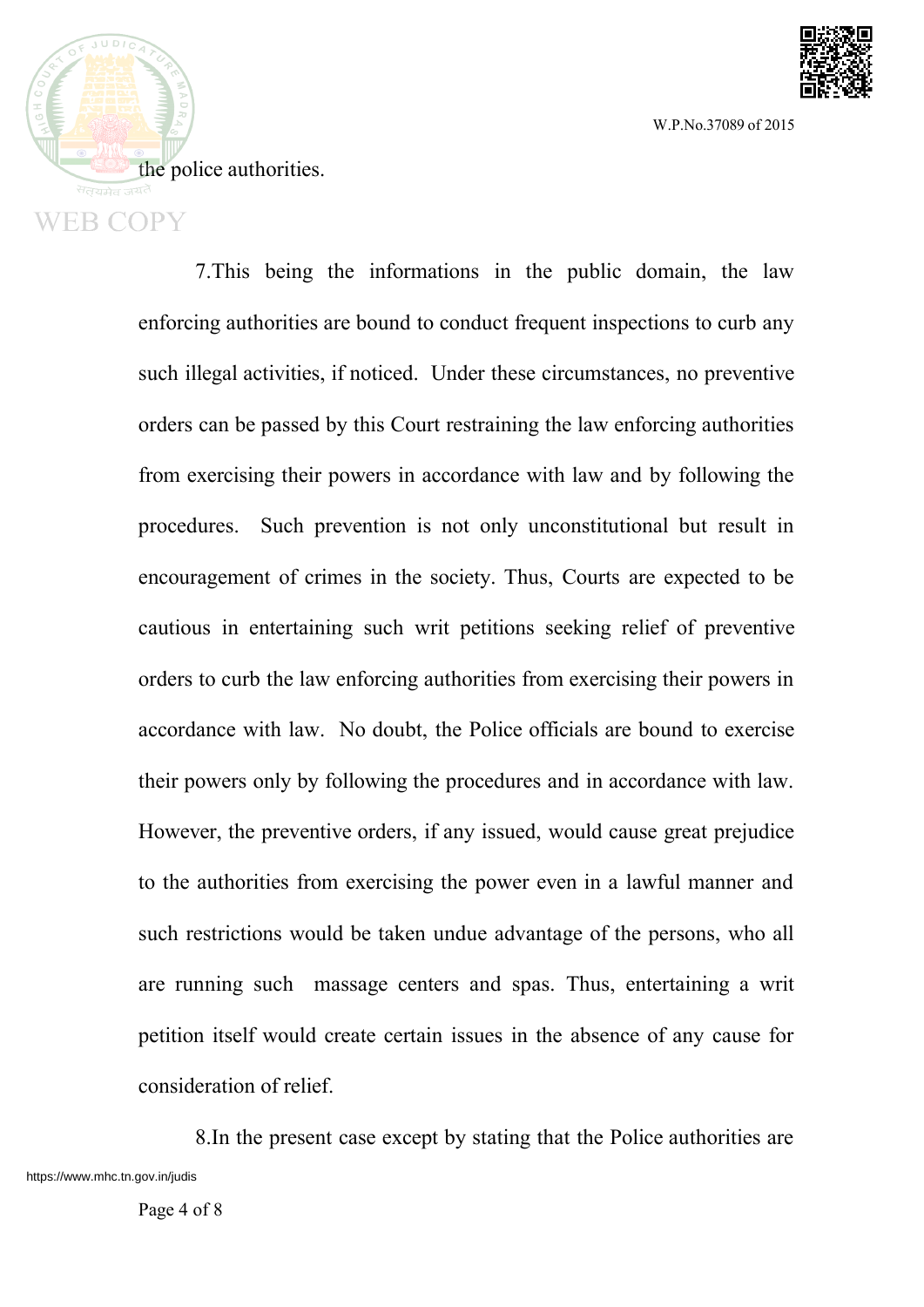

frequently conducting inspections, there would be no cause for the writ  $WEB$  C petitioner to seek the relief against the respondents not to interfere with the business. The self claim made by the petitioner that they are conducting lawful business cannot be always trusted upon and the Police authorities are duty bound to verify the same in order to ensure such lawful business in that locality.

> 9.In view of the fact that a common circular needs to be issued in this regard to the Police authorities across the State of Tamil Nadu, this Court is inclined to implead suo motu the Director General of Police, Mylapore, Chennai-4. The Additional Government Pleader takes notice for the impleaded respondent.

> 10.As far as the Chennai city is concerned, the Chennai Corporation has already issued a notification declaring the Spa and Massage centres as the public places and issued directives to install CCTV cameras in all such public places in order to ensure safety and security as well as to prevent any illegal activities. Similar declarations are to be made by the Corporations and Municipalities across the State of Tamil Nadu

11.In view of the facts and circumstances, the following orders are https://www.mhc.tn.gov.in/judis

 $JUDIC$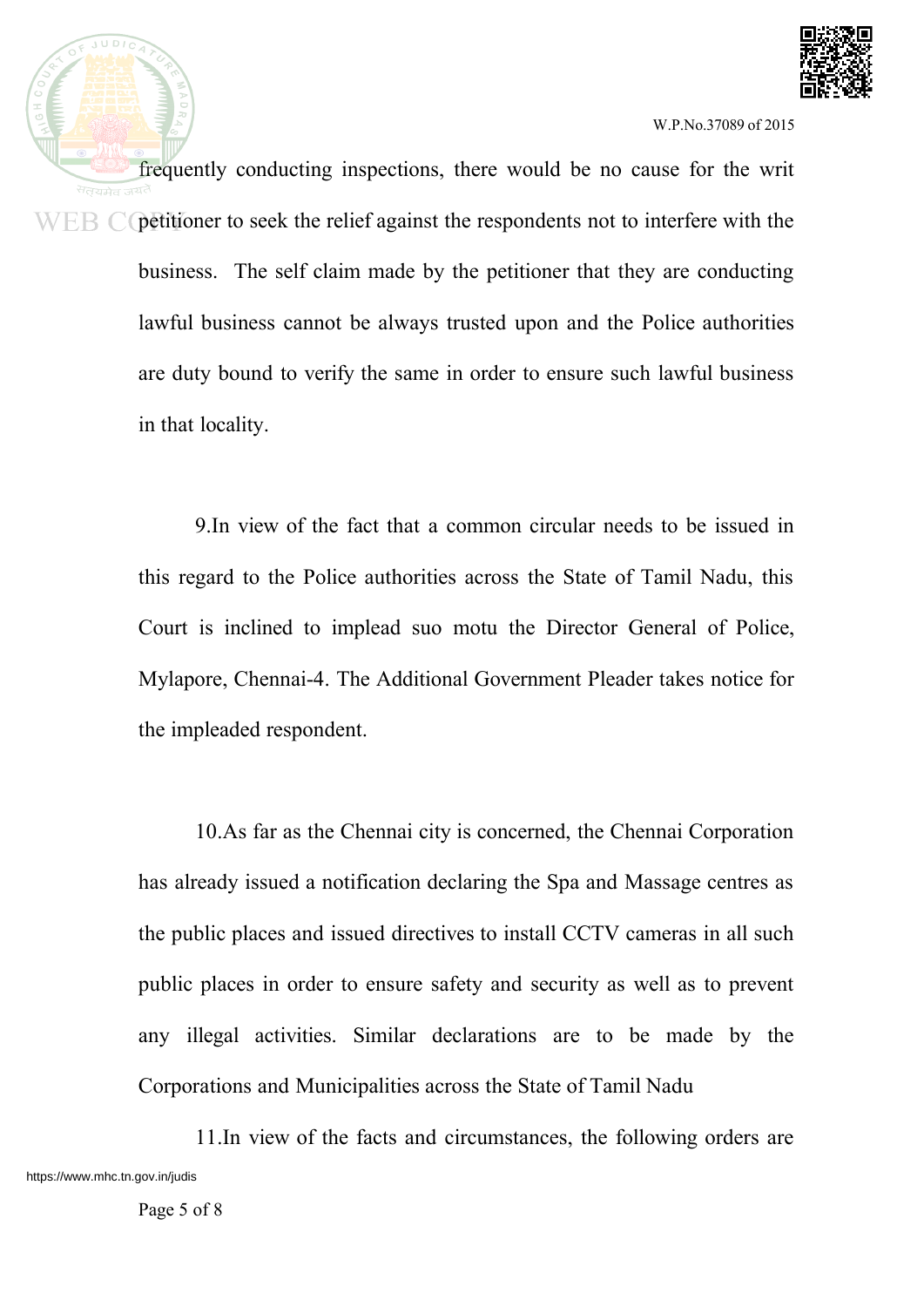



- 1) The respondents are directed to issue appropriate orders to all the Spa and Massage centers, Therapy centers etc., across the State of Tamil Nadu to install CCTV cameras which must be functional in all circumstances.
- 2) Appropriate directions are to be issued to ensure that these Spa, Massage centers, Therapy centers etc., are conducting their business activities in a transparent manner and avoid secluded or closed rooms paving way for illegal activities.
- 3) In the event of any reasonable suspicion, information or complaint, the Police authorities are directed to initiate all appropriate actions in the manner known to law.
- 12.With these directions, the Writ Petition stands disposed of. No

costs. Consequently, connected miscellaneous petition is closed.

**20.12.2021**

Jeni/Cse Internet : Yes Index : Yes Speaking order : Yes/No

https://www.mhc.tn.gov.in/judis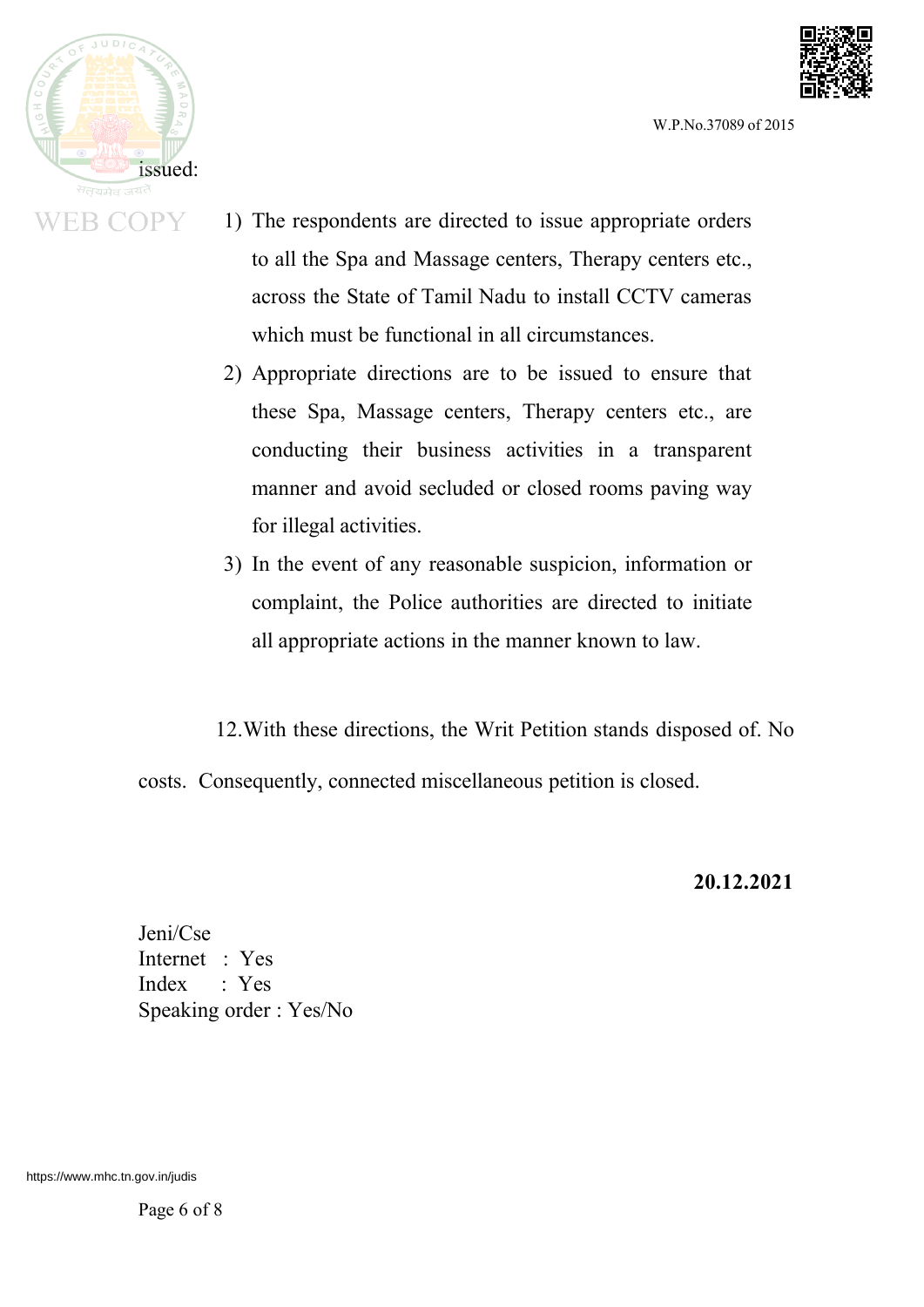



# WEB CCTOY

- 1.The Superintendent of Police Villupuram District Villupuram
- 2.The Inspector of Police Aurovile Police Station Villupuram District.
- 3.The Director General of Police, Mylapore, Chennai-4.